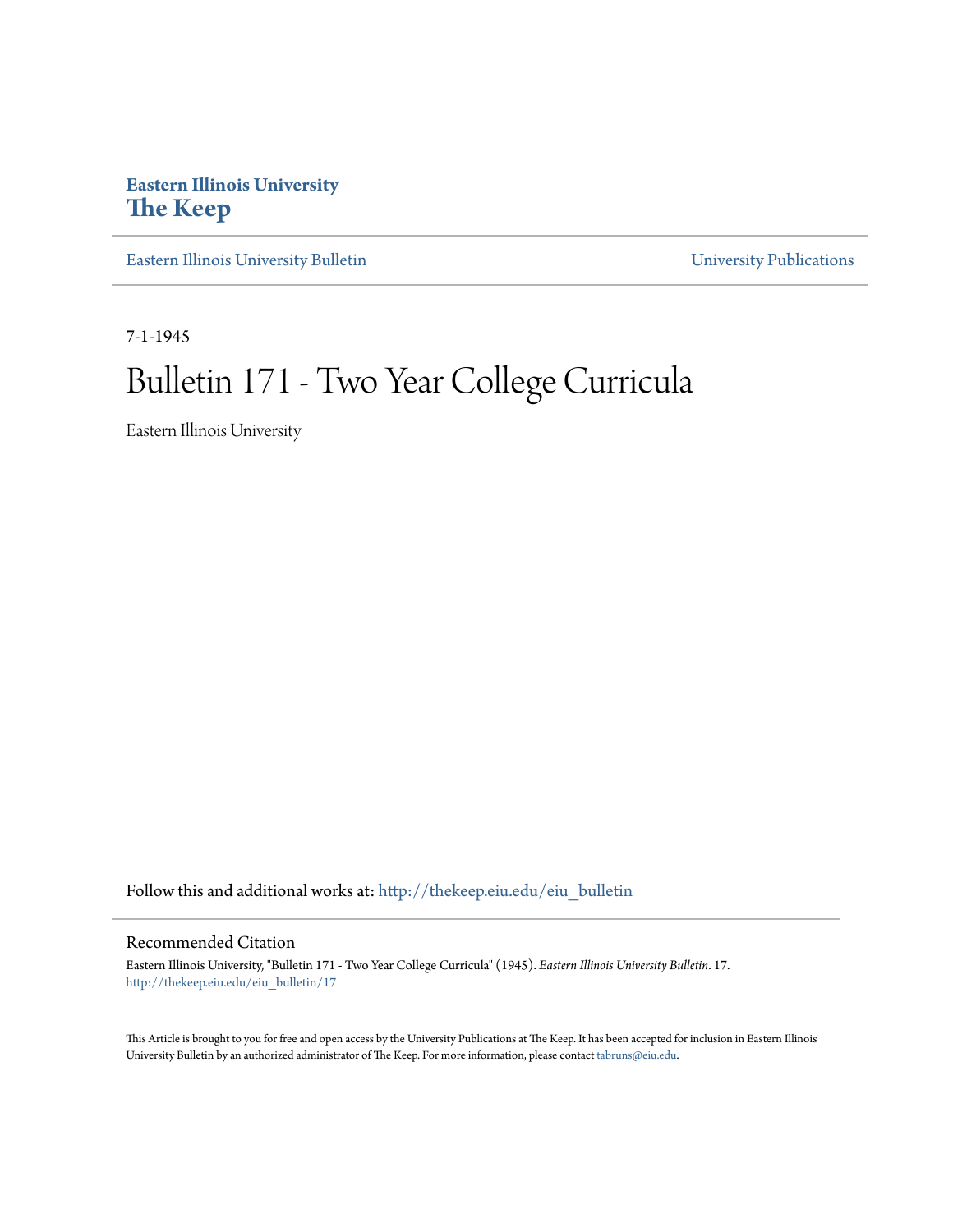# EASTERN ILLINOIS STATE TEACHERS COLLEGE BULLETIN

# TWO-YEAR GENERAL COLLEGE CURRICULA



Number 171 CHARLESTON, ILLINOIS July 1, 1945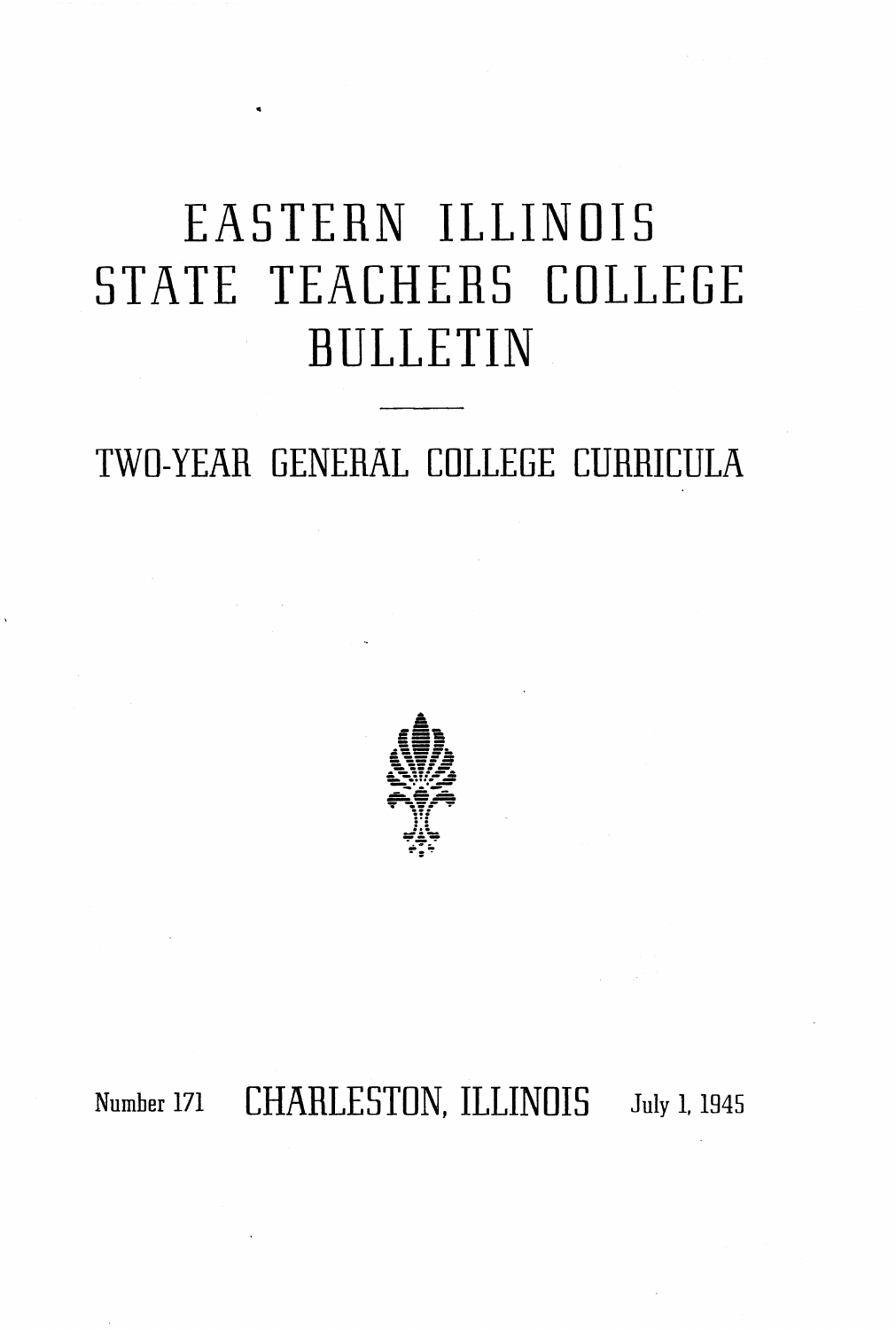#### **DIRECTIONS FOR CORRESPONDENCE**

In order to avoid delay in answering inquiries we are listing below the names of the administrative officers, together with the division of the college work which comes under their supervision.

General Policy of the College

ROBERT GuY BUZZARD, President

Admission of Students, Transcripts, and Requests for Catalogues

BLANCHE C. THOMAS, Registrar

Academic Work of Students and Advanced Standing

HoBART F. HELLER, Dean of the College

Housing, Student Employment, and Personal Problems

JAMES GLENN Ross, Acting Dean of Men

ELIZABETH K. LAWSON, Dean of Women

Pemberton **Hall** 

MRS. ALICE N. COTTER, Director

Public Relations and Alumni Affairs

WILLIAM H. ZEIGEL, Acting Director of Public Relations and Alumni Secretary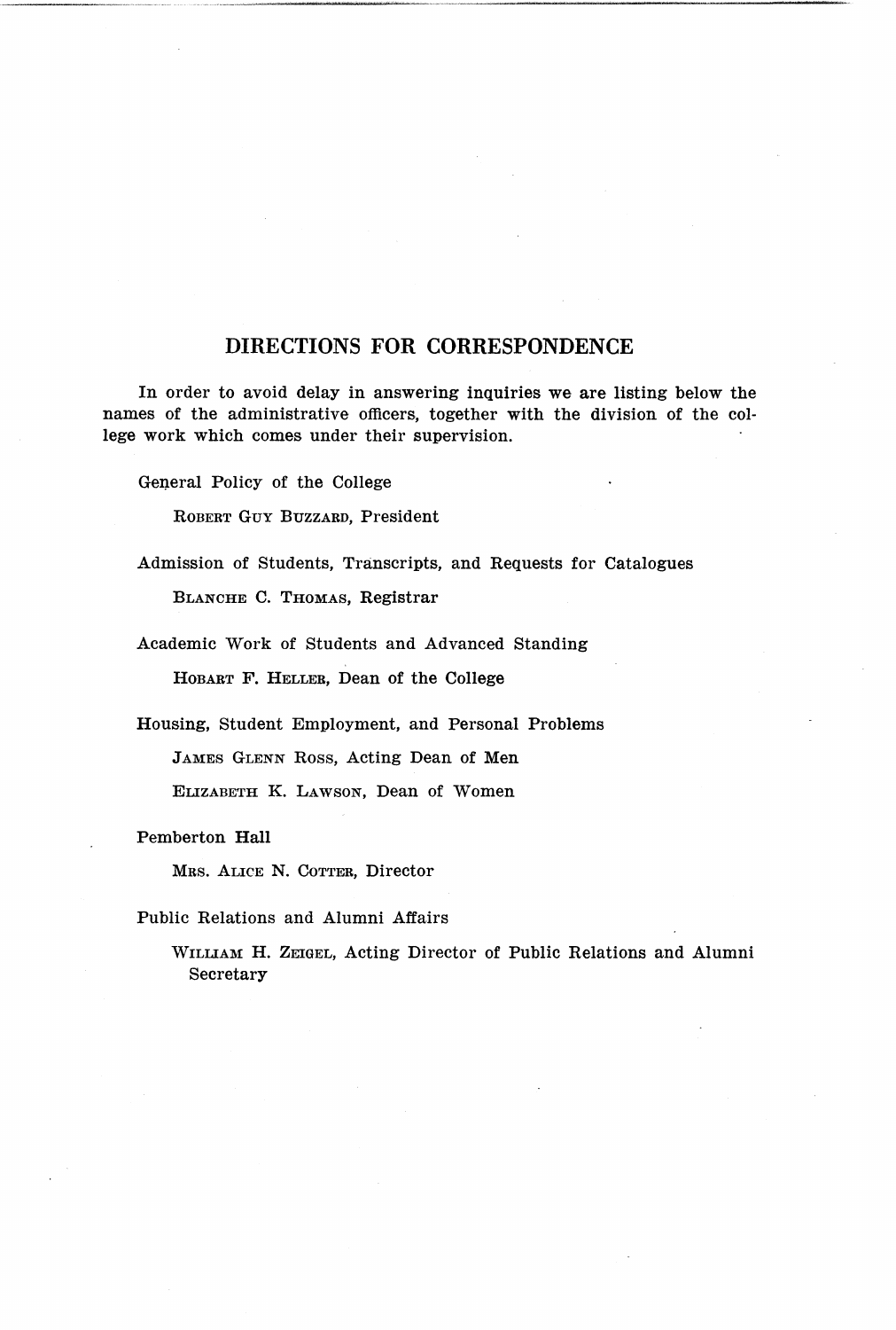# EASTERN ILLINOIS STATE TEACHERS COLLEGE BULLETIN

No. 171 July I, 1945

# TWO-YEAR GENERAL COLLEGE CURRICULA

Eastern Illinois State Teachers College Bulletin, issued quarterly, by the Eastern Illinois State Teachers College, Charleston, Illinois. Entered March 5, 1902, as second class matter, at the post office at Charleston, Ill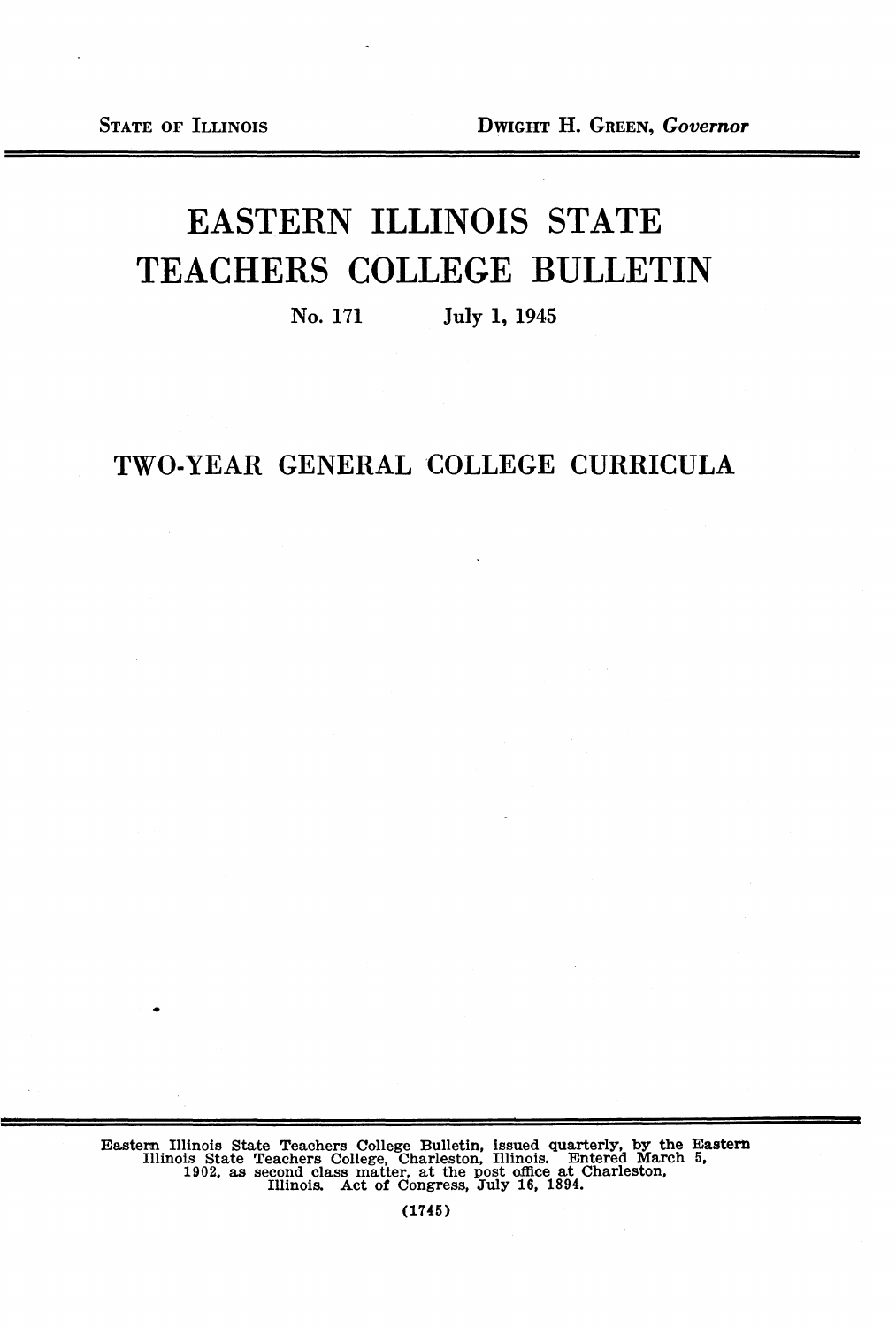# COLLEGE CALENDAR, 1945-46

# Fall Quarter, 1945 (Twelve Weeks)

| Saturday, September 8Faculty meeting day, 8 a.m.         |
|----------------------------------------------------------|
| Monday, September 10Registration of all students, 8 a.m. |
| Tuesday, September 11College classes begin, 8 a.m.       |
|                                                          |
|                                                          |
|                                                          |
|                                                          |
|                                                          |

# Winter Quarter, 1945-46 (Twelve Weeks)

| Monday, December 3Registration, 8 a.m.             |  |  |
|----------------------------------------------------|--|--|
| Friday, December 21Christmas recess begins, 3 p.m. |  |  |
| Monday, January 7Classes resume, 8 a.m.            |  |  |
|                                                    |  |  |

### Spring Quarter, 1946 (Twelve Weeks)

| Wednesday, April 17Easter recess begins at close of school day |  |
|----------------------------------------------------------------|--|
| Tuesday, April 23Classes resume, 8 a.m.                        |  |
|                                                                |  |
|                                                                |  |
|                                                                |  |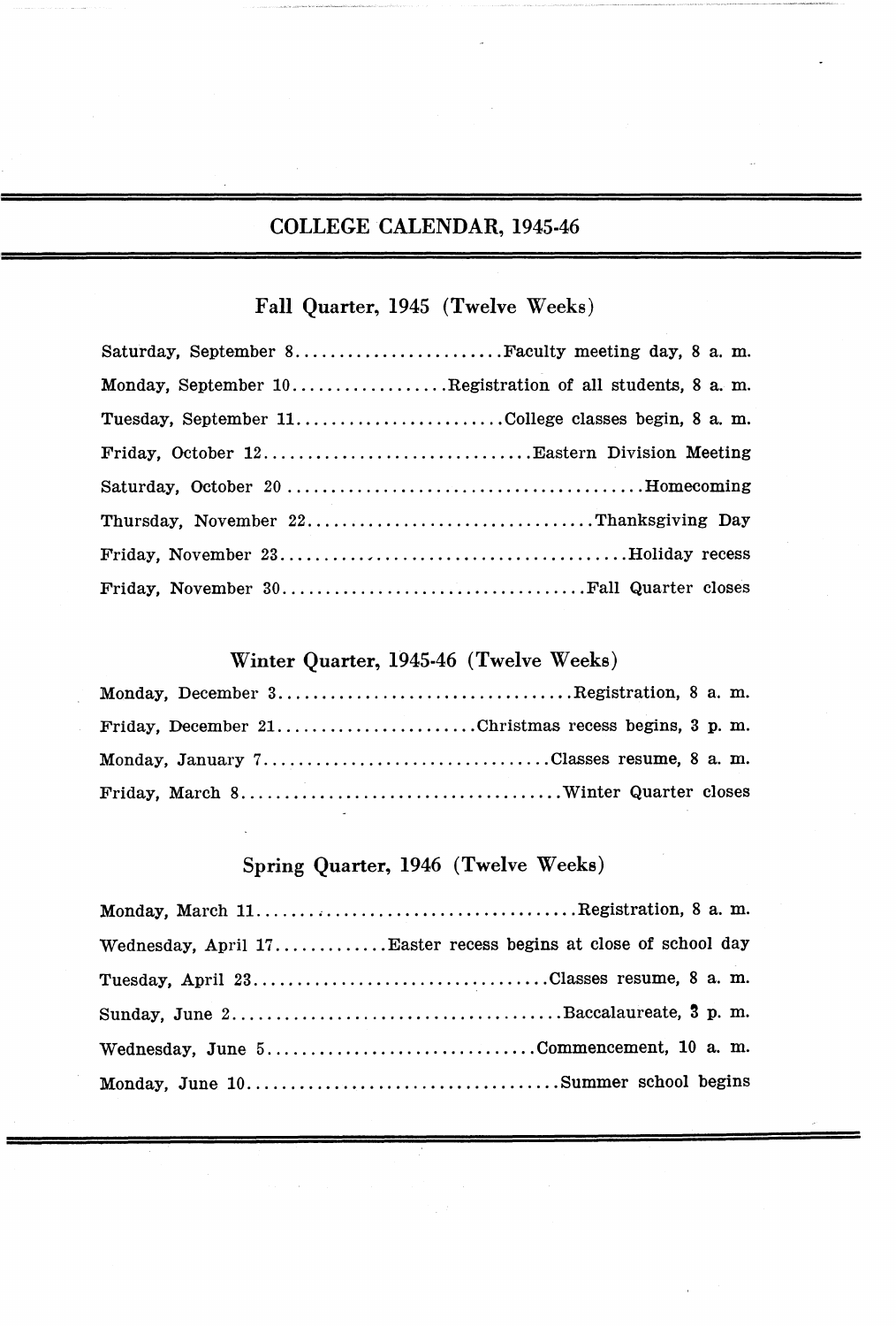### **TWO-YEAR GENERAL COLLEGE CURRICULA AT THE EASTERN ILLINOIS STATE TEACHERS COLLEGE**

#### **GENERAL INFORMATION\***

**Aims.** The Two-Year General College Curricula described in this bulletin are planned to meet needs of:

**(1)** Students who wish to take two years of college work on the junior college level before choosing a career.

( 2) Students who plan to take two years of college work\_ at Eastern Illinois State Teachers College and transfer at the end of that time to other types of colleges, e.g., colleges of liberal arts and sciences, engineering, or agriculture.

(3) Students who wish to take courses required for entrance into cer· tain professional schools.

**Admission.** Graduation from a recognized or accredited four-year high school admits a student to any of the curricula described in this bulletin. Probationary admission is granted to a student with fifteen acceptable units of high school work taken in a recognized high school. Students granted probationary admission must complete the requirements for high school graduation during the first year. Veterans of World War II who are not high school graduates are advised to submit records of their performance on the GED Test of the USAF!, Secondary School Level, for evaluation.

Application for admission blanks and detailed information regarding transfer of credits may be obtained by writing to the Registrar.

**Accrediting.** The Eastern Illinois State Teachers College is an accredited college in the North Central Association of Colleges and Secondary Schools. It is recognized with full standing as a Teachers College in the American Association of Teachers Colleges and is an institutional member of the American Council on Education.

Expenses. Tuition is free to legal residents of Illinois who are pursuing a regular curriculum. Tuition of \$15.00 a quarter in addition to all fees described below is required of others.

Fees for each quarter (12 weeks) are \$19.50, distributed as follows:

|  | Registration $\ldots \ldots \ldots \ldots \ldots \ldots \ldots \ldots \ldots \ldots \ldots$ \$10.00 |  |  |  |
|--|-----------------------------------------------------------------------------------------------------|--|--|--|
|  |                                                                                                     |  |  |  |
|  |                                                                                                     |  |  |  |
|  | the contract of the contract of the con-                                                            |  |  |  |
|  |                                                                                                     |  |  |  |

For laboratory fees, locker deposits, and other minor fees see the annual catalogue. Students who hold Normal School or Military Scholarships do not pay the registration fee of \$19.50.

<sup>•</sup> For further Information about the College the reader should consult the annual catalogue. A copy will be sent upon request.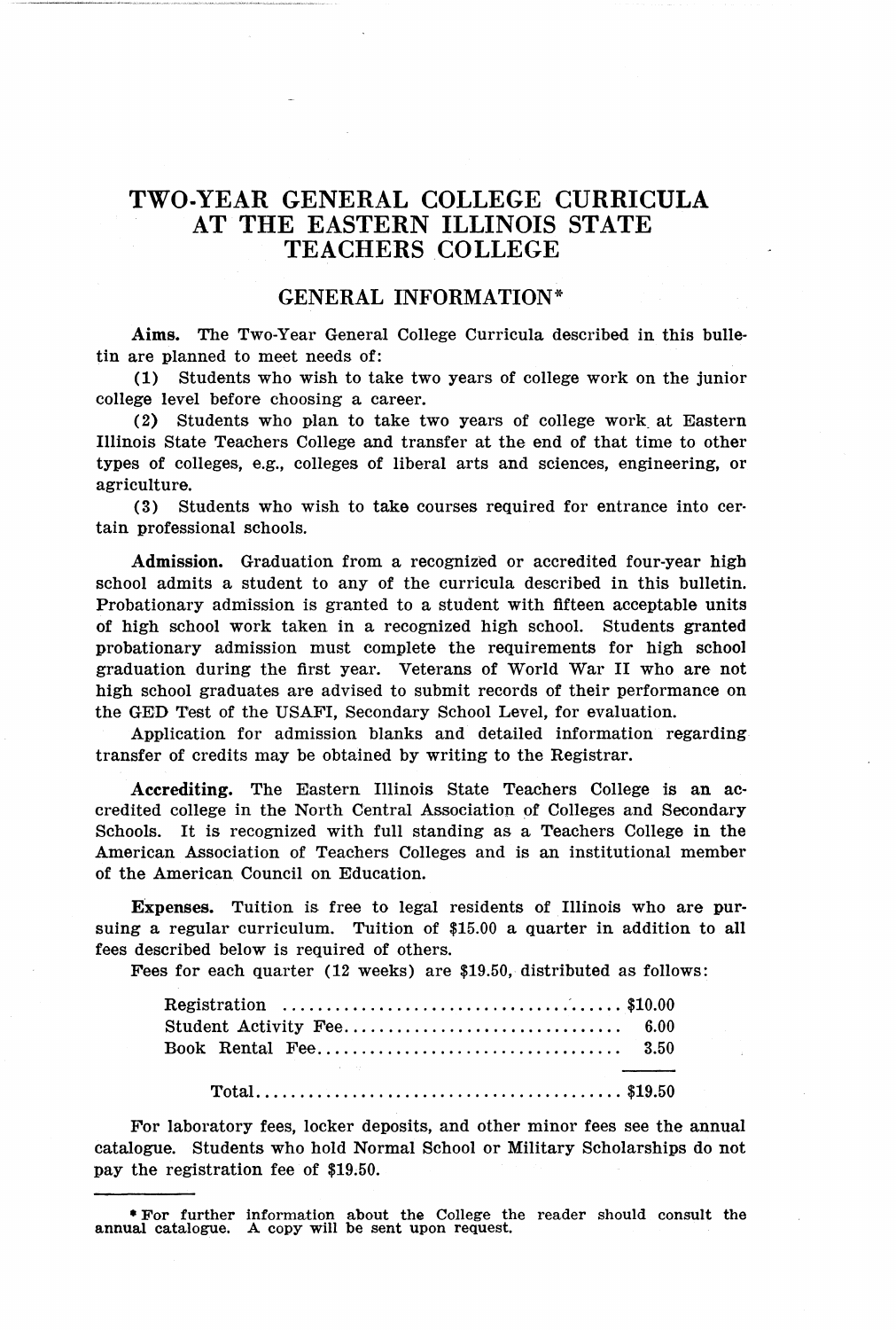It is presumed that scholarships will be used only by students planning to enter the teaching profession.

Living Expenses. Room rent in Pemberton Hall, the dormitory for women, ranges from \$24 to \$30 a quarter. Table board costs, currently, \$90 a quarter, payable monthly in advance. Applications for accommodations in Pemberton Hall should be addressed to Mrs. Alice Cotter, Director of the Hall. A deposit of \$5 is required for a reservation. Room rent in private homes ranges from \$2.50 upward. Many of the rooming houses have provisions for light housekeeping for students who prefer this arrangement. Further information may be obtained from the Dean of Men or Dean of Women.

Graduation. A junior college diploma is awarded upon successful completion of the requirements of any Two-Year Curriculum prescribed in this bulletin.

Veterans. The Two-Year Curricula are open to veterans who enroll under the provisions of the G. I. Bill of Rights or the Veterans' Rehabilitation Act.

#### CURRICULA

#### CURRICULUM GB

#### GENERAL CURRICULUM

This curriculum offers a wide choice of electives but requires that they conform to a pattern which encourages both depth and breadth of education. The curriculum is recommended to students who have not yet decided upon a field of major interest and wish to explore several fields, to students who have definite plans for transferring to other colleges at the end of the first two years, and to students who wish to round out their education with two years of general college work. It may be adapted readily to needs of students who plan to enter a law school and those interested in business careers.

By proper choice of electives students who complete this curriculum are able to satisfy the requirements for a degree in botany, chemistry, commerce, English, foreign languages, geography, mathematics, physics, social science, or zoology with two additional years of residence in the College.

#### FIRST YEAR

#### SECOND YEAR

Social Science 233, 234, 235<br>Foreign Language •<br>Elective •<br>Elective • Elective<sup>6</sup><br>Physical Education

English 120, 121, 125 Laboratory Science <sup>1</sup> Elective<sup>2</sup><br>Elective<sup>2</sup><br>Physical Education Library 120

\* Must be the second year in some subject studied during the first year. • May be the second year in some subject studied during the first year.

<sup>&</sup>lt;sup>1</sup>May be one year of botany, general biology, physics, chemistry, zoology, or general physical science.<br><sup>• M</sup>ust be selected so that the four subjects are in four different fields. Courses in education may not be counted

<sup>&</sup>lt;sup>3</sup> If the student has had two years of foreign language in high school he may substitute an elective.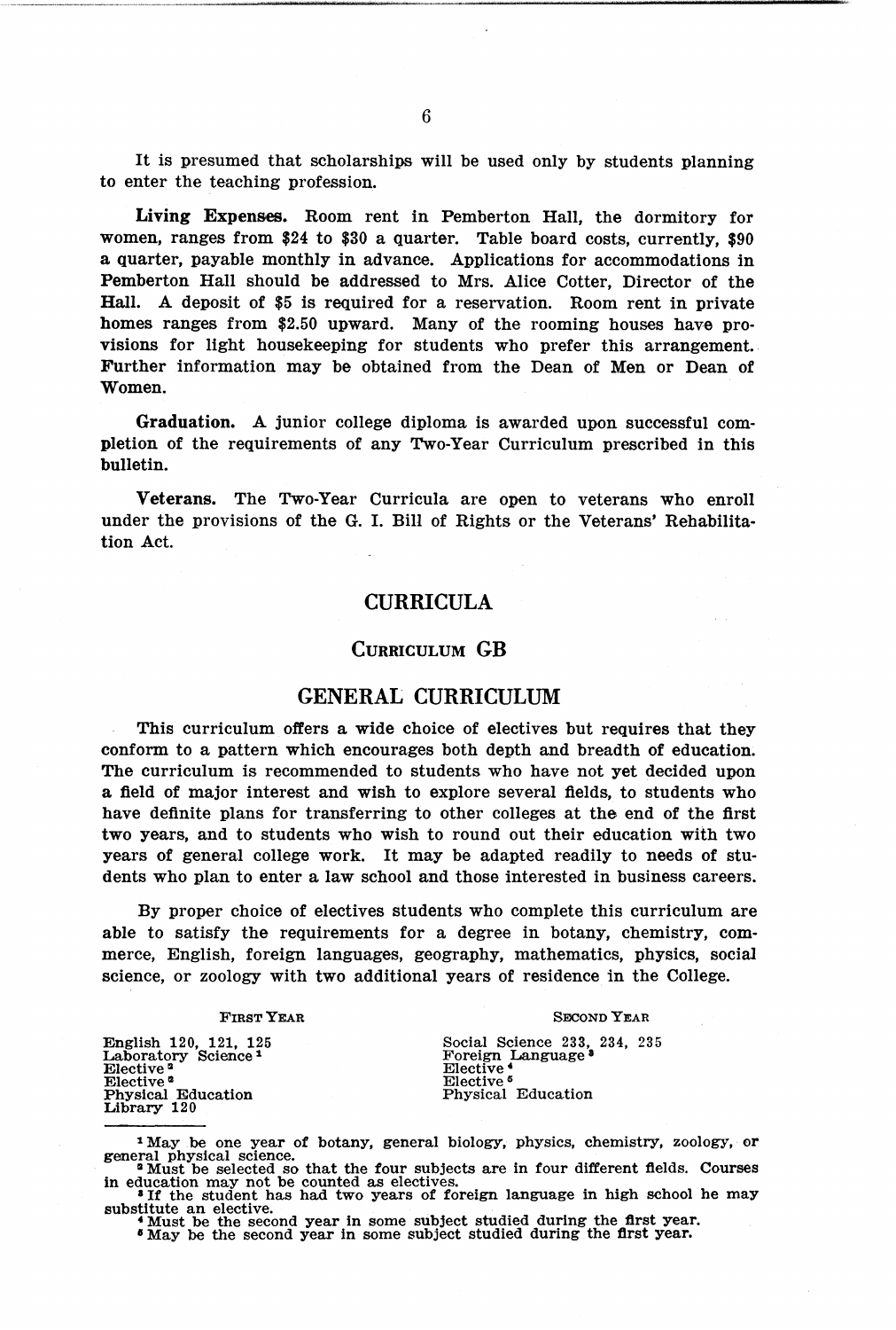#### CURRICULUM GE

#### COURSES BASIC TO ENGINEERING

This curriculum is designed for students who plan to transfer to col· leges of engineering at the end of the second year. The courses parallel those required in the first two years in many such schools. Students who complete this curriculum and decide to remain at the College may have junior status in a curriculum with major in mathematics, physics, or chemistry.

FIRST YEAR English 120, 121, 125 Chemistry 130 131, 132 Mathematics l30, 131, 134 Industrial Arts 231, 232, Elective Library 120 Physical Education

SECOND YEAR Physics 130, 131, 132 Mathematics 235, 236, 345 Suggested Electives (12 quarter hours) Approved Electives (12 quarter hours) Physical Education

#### CURRICULUM GM

#### PRE-MEDICAL COURSES

The courses in this curriculum correspond to courses usually required for admission to medical schools. The student should consult the catalogue of the school he proposes to enter before choosing electives.

FIRST YEAR Chemistry 130, 131, 132<br>English 120, 121, 125<br>Zoology 120, 121, Hygiene 120<br>Elective (12 quarter hours)<br>Library 120<br>Physical Education

SECOND YEAR Chemistry 343, 344, Zoology 225 Foreign Language (Year) Physics 130, 131, 132 Elective (12 quarter hours) Physical Education

It is recommended that electives be chosen from the following courses: Chemistry 345, 234b, 235, Education 231, Zoology 346, 446, Botany 120, 121, 122, Mathematics 130, 131, Social Science, Geography.

#### CURRICULUM GD

#### PRE-DENTAL COURSES

The courses prescribed above for pre-medical students are recommended also for pre-dental students except that Zoology 122 should be substituted for Zoology 225.

#### CURRICULUM GN

#### PRE-NURSING COURSES

This curriculum is planned to satisfy an increasing demand that nurses take at least two years of college work before beginning their professional training.

FIRST YEAR English 120, 121, 125 Chemistry 130, 131, Elective Zoology 120, 121, Hygiene 120 Botany 120, 235, Elective Library 120 Physical Education

SECOND YEAR Chemistry 210, Education 231, Zoology 225 Social Science 453 Electives (32 quarter hours) Physical Education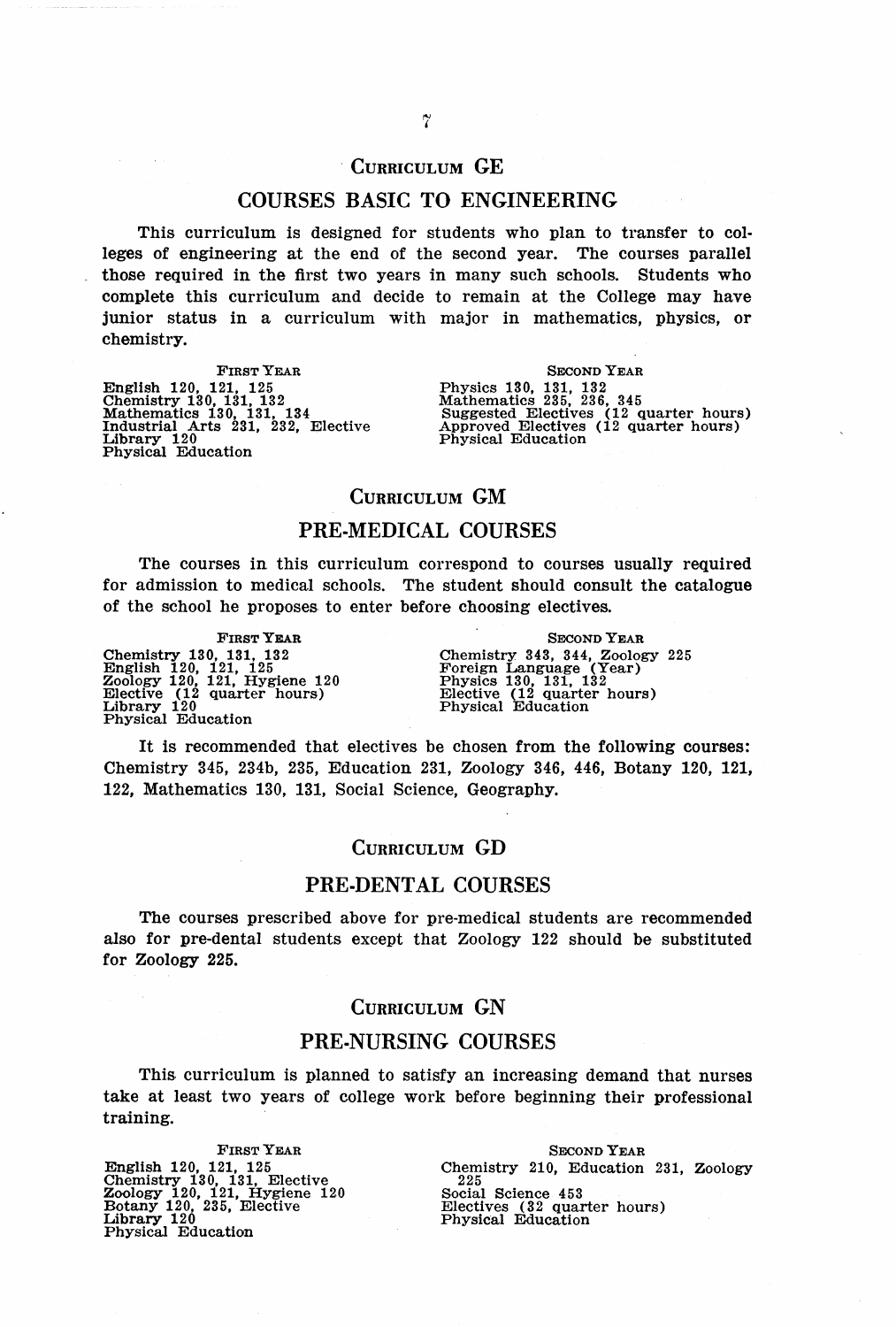Recommended electives: Botany 120, 121, 122, Chemistry 211, 212, Foreign Language, Home Economics 102, Physics 322, Zoology 230, 231, 232, 346, Social Sciences, Geography.

#### CURRICULUM GT

#### PRE-MEDICAL LABORATORY TECHNICIAN

#### FIRST YEAR

English 120, 121, 125<br>Chemistry 130, 131, 132<br>Zoology 120, 121, Hygiene 120<br>Electives (12 quarter hours)<br>Library 120<br>Physical Education

SECOND YEAR

Chemistry 343, 344, Zoology 446 Physics 130, 131, 132 Botany 120, 235 Electives (16 quarter hours) Physical Education

Recommended electives: Chemistry 234b, 235, Zoology 227, 346, Social Sciences, Geography.

#### CURRICULUM GP

#### COURSES BASIC TO PHARMACY

FIRST YEAR

English 120, 121, 125 Chemistry 130, 131, 132 Mathematics 130, 131, Hygiene 120 Zoology 120, 121, Botany 120 Library 120 Physical Education

SECOND YEAR

Physics 130, 131, 132 Chemistry 233, 234, 235 Electives ( 24 quarter hours) Physical Education

Recommended electives: Botany 121, 122, Chemistry 343, 344, 345, Foreign Language, Social Sciences, Geography.

#### CURRICULUM GC

#### COURSES BASIC TO CHEMICAL ENGINEERING

The courses in this curriculum are planned to parallel closely those required during the first two years in typical chemical engineering curricula. A student who completes this curriculum may return as a junior in the chemistry curriculum of the College.

FIRST YEAR

English 120, 121, 125 Chemistry 130, 131, 132 Mathematics 130, 131, 134 Hygiene 120, Industrial Arts 231, 232 Library 120 Physical Education

#### SECOND YEAR

Chemistry 233, 234, 235 Physics 130, 131, 132 Mathematics 235, 236, 345 Electives (12 quarter hours) Physical Education

Recommended electives: Chemistry 343, 344, 345, Biological Sciences, Foreign Language, Social Sciences, Geography.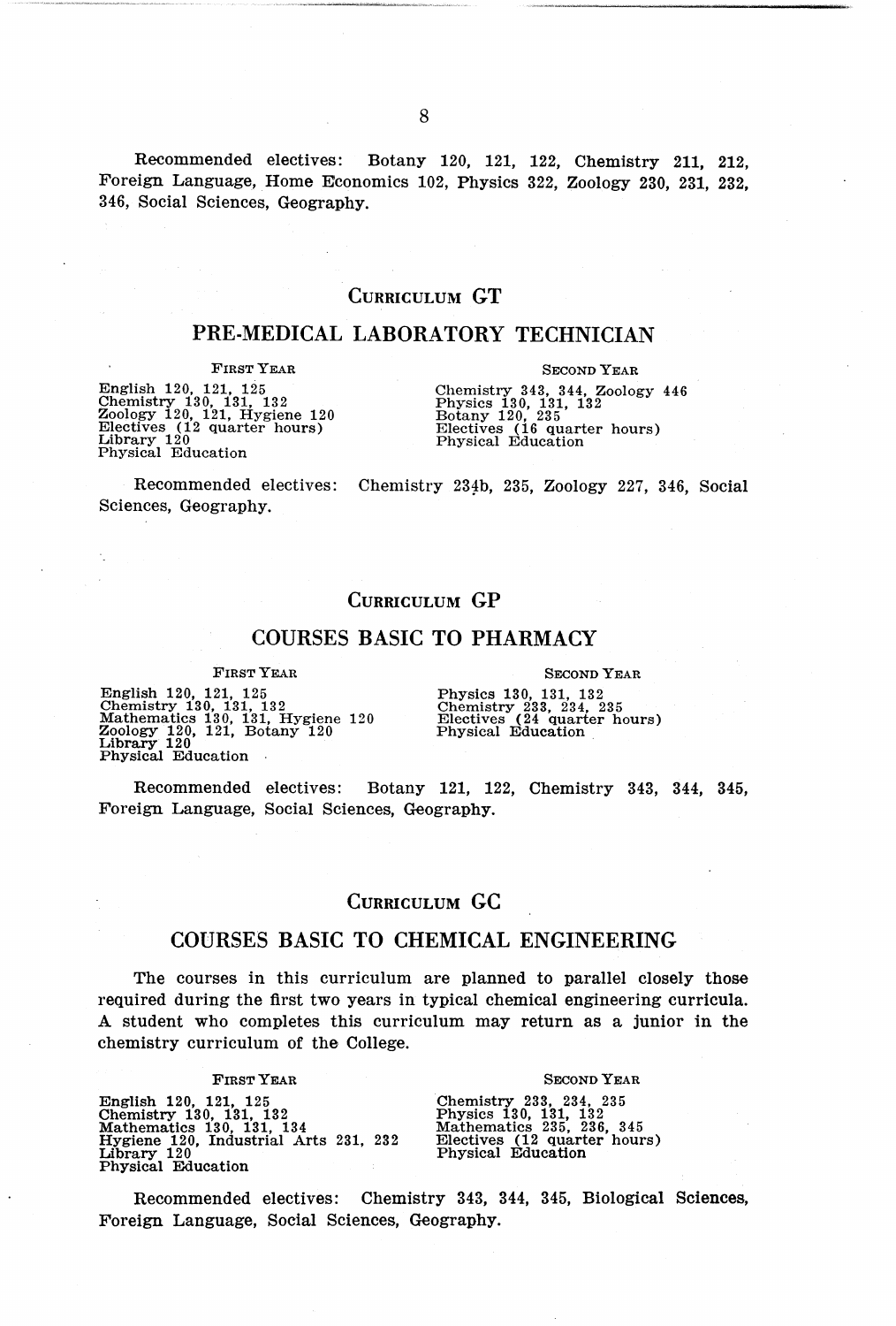#### CURRICULUM GA

#### COURSES BASIC TO GENERAL AND VOCATIONAL AGRICULTURE, HORTICULTURE, AND FLORICULTURE

FIRST YEAR

English 120, 121, 125<br>Botany 120, 121, 122<br>Chemistry 130, 131, 132<br>Hygiene 120, Electives (8 quarter<br>hours) 120<br>Library 120 Library 120<br>Physical Education

SECOND YEAR

Botany 344, 231, 235 (or 232) Chemistry 343, Zoology 120, 121 Zoology 226, Electives (8 quarter hours)<br>hours) Electives (12 quarter hours)<br>Electives (12 quarter hours)<br>Physical Education

Recommended electives: Botany 346, 235, 232, Chemistry 344, 345, Commerce 230, 231, 232, Geography 221, 233, 236, Social Science 233, 234, 235, 330.

#### CURRICULUM GH

#### COURSES BASIC TO" PROFESSIONAL WORK IN DIETETICS

This curriculum is planned for students who expect to take up advanced work in dietetics at the end of two years. Students who complete this curriculum may also transfer to the home economics curriculum of the College with junior status.

FIRST YEAR

English 120, 121, 125 Home Economics 102, 101, 202 Botany 120, Chemistry 130, 131 Art 130, 131, Social Science 235 Library 120 Physical Education

#### SECOND YEAR

Chemistry 210, 211, 212<br>
Home Economics 203, 204, 346<br>
Home Economics 347, Zoology 225,<br>
Botany 235<br>
Hygiene 120, Education 231, Elective<br>
Hygiene 120, Education 231, Elective<br>
Physical Education

Suggested electives: Physics 130, Social Science 330, Commerce 230, Mathematics 130, Speech 130.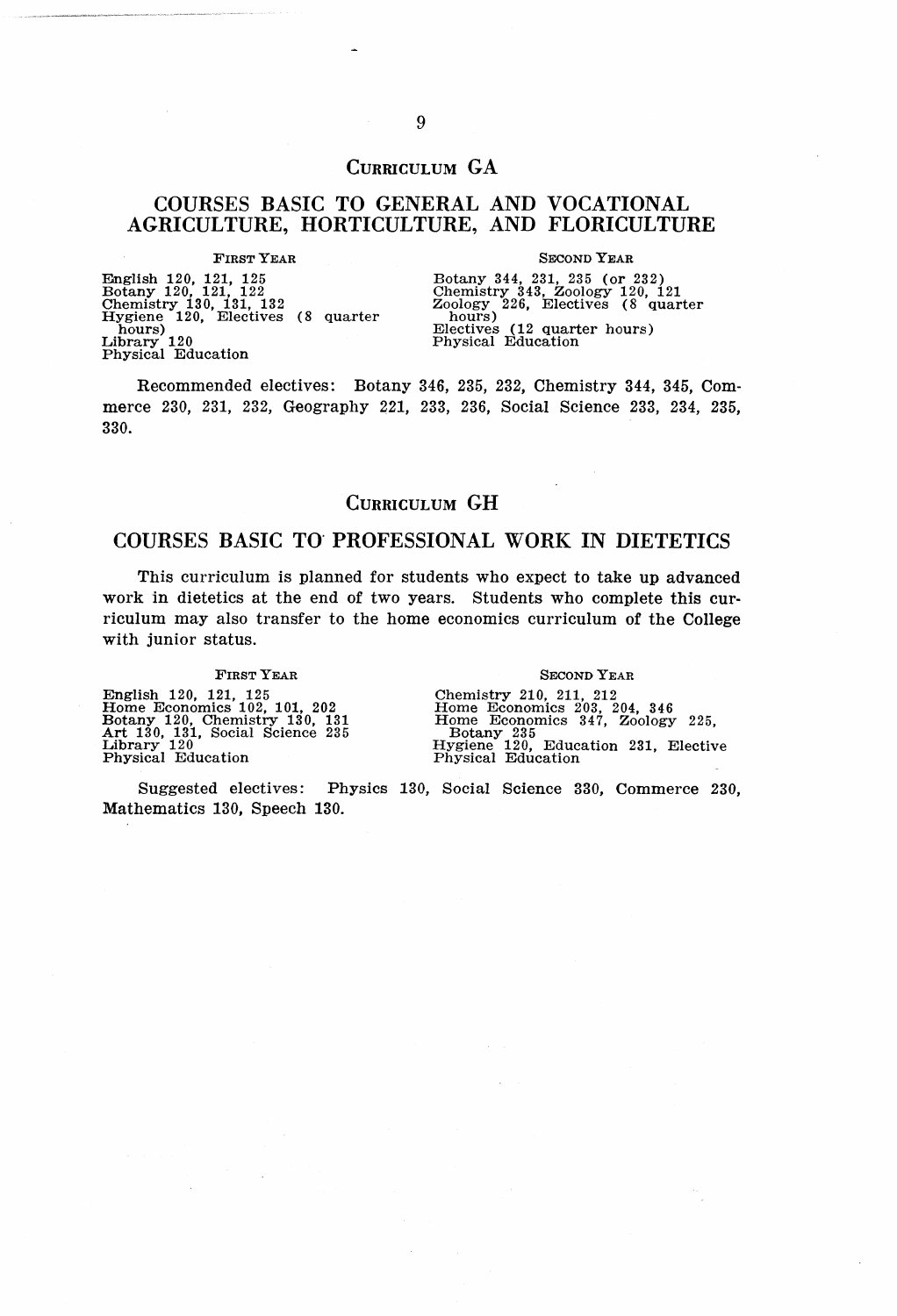#### **COURSES**

The following list comprises the names of courses specifically mentioned in the curriculum outlines of this bulletin. For a complete list of courses offered in the College, together with course descriptions, consult the annual catalogue. Each course in this list is a four quarter hour course except Chemistry 2lla, 234a, 235b, which are two quarter hour courses, and Library 120, which is a one quarter hour course.

| Art                        | 130 | Introduction to Art                       |
|----------------------------|-----|-------------------------------------------|
| Art                        | 131 | Design I                                  |
| 120, 121<br><b>Botany</b>  |     | General Botany                            |
| <b>Botany</b>              | 122 | General Local Flora and Plant Ecology     |
| Botany                     | 231 | Introduction to Fungi and Plant Diseases  |
| Botany                     | 232 | Economic Botany                           |
| Botany                     | 235 | Microbiology                              |
| Botany                     | 344 | Experimental Plant Physiology             |
| Botany                     | 346 | Plant Anatomy and Wood Identification     |
| 130, 131, 132<br>Chemistry |     | Elementary                                |
| 210, 211a<br>Chemistry     |     | Organic Chemistry                         |
| Chemistry<br>211b, 212     |     | Biochemistry                              |
| Chemistry<br>233, 234a     |     | Qualitative Analysis                      |
| 234b, 235<br>Chemistry     |     | Quantitative Analysis                     |
| 343, 344, 345<br>Chemistry |     | Organic Chemistry                         |
| 230, 231, 232<br>Commerce  |     | Accounting                                |
| Education                  | 231 | Introduction to Educational Psychology    |
| 120, 121<br>English        |     | Composition                               |
| English                    | 125 | Introduction to Literature                |
| Foreign Language           |     | Latin, French, German, Spanish            |
| Geography                  | 221 | Climatology                               |
| Geography                  | 233 | Physiography                              |
| Geography                  | 236 | Elements of Geology                       |
| Home Economics             | 101 | Costume Selection and Personality         |
| <b>Home Economics</b>      | 102 | Elementary Nutrition                      |
| Home Economics             | 202 | Food Preparation                          |
| Home Economics             | 203 | Advanced Food Preparation                 |
| Home Economics             | 204 | Meal Planning and Table Service           |
| Home Economics             | 347 | Family Relationships                      |
| Home Economics             | 346 | Child Development                         |
| Hygiene                    | 120 | Personal and Community                    |
| Industrial Arts            | 231 | Mechanical Drawing I                      |
| Industrial Arts            | 232 | Mechanical Drawing II                     |
| Library                    | 120 | Use of the Library                        |
| 130, 131<br>Mathematics    |     | Algebra and Trigonometry                  |
| Mathematics                | 134 | Analytic Geometry                         |
| Mathematics<br>235, 236    |     | Calculus                                  |
| Mathematics                | 345 | Calculus                                  |
| 130, 131, 132<br>Physics   |     | First Year of College Physics. Mechanics; |
|                            |     | Heat, Light, and Sound; Magnetism and     |
|                            |     | Electricity and Modern Physics.           |
| Physics                    | 322 | Household Physics                         |

 $\lambda_{\rm c}$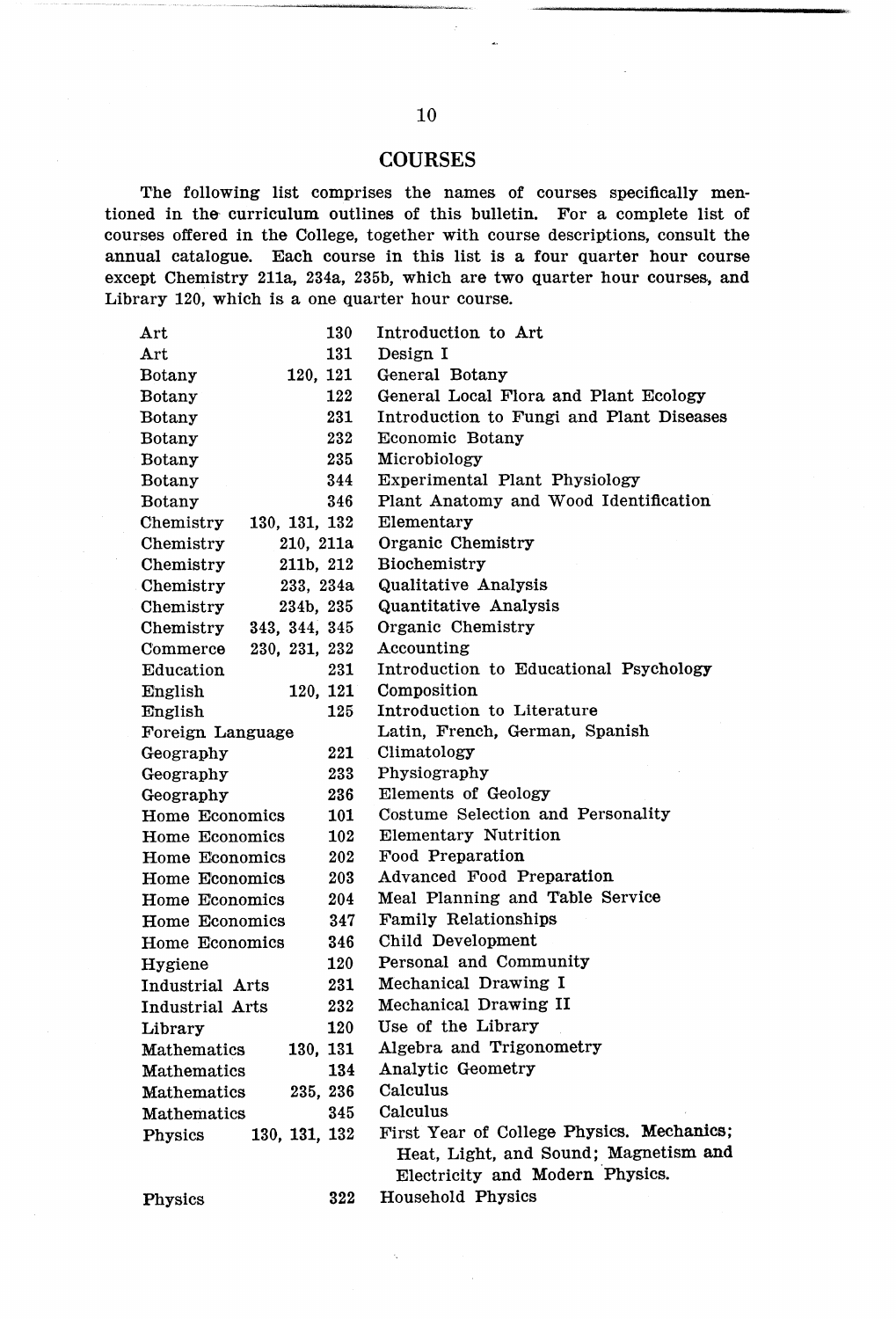| Social Science           | 233 | U. S. History, 1492-1824      |
|--------------------------|-----|-------------------------------|
| Social Science           | 234 | U. S. History, 1824-1876      |
| Social Science           | 235 | U.S. History, 1876 to present |
| Social Science           | 330 | Consumer Economics            |
| Social Science           | 453 | The Community and Society     |
| <b>Speech</b>            | 130 | Fundamentals of Speech        |
| 120, 121, 122<br>Zoology |     | Animal Biology                |
| Zoology                  | 225 | Anatomy                       |
| Zoology                  | 226 | Entomology                    |
| Zoology                  | 227 | Parasitology                  |
| 230, 231, 232<br>Zoology |     | Vertebrate Zoology            |
| Zoology                  | 346 | Embryology                    |
| Zoology                  | 446 | Microtechnic                  |
|                          |     |                               |